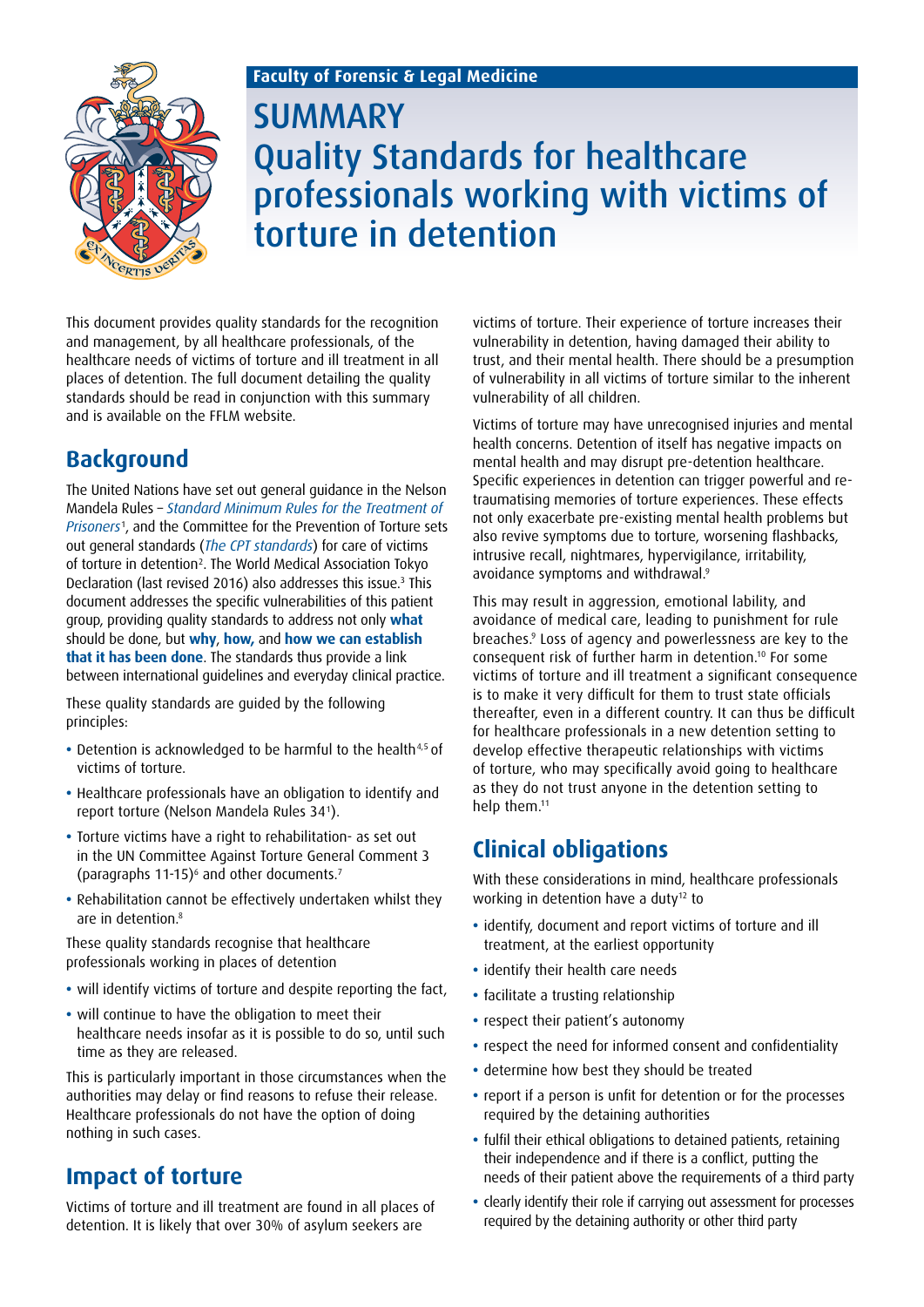



Quality Standards for HCPs working with victims of torture in detention **SUMMARY** May 2019 Review date May 2022

The aim of developing these standards is to achieve the following outcomes:

- **•** Identification, documentation and reporting of victims of torture
- **•** Improved treatment of health conditions for victims of torture and ill treatment in detention
- **•** Reduced frequency of adverse outcomes such as self-harm and suicide attempts
- **•** Improved quality of life for victims of torture and ill treatment in detention
- **•** Healthcare professionals are empowered to maintain their ethical obligations to their patient if in conflict with the requirements of the detention authorities.
- **•** Reduced vicarious traumatisation of healthcare professionals
- **•** Patients are given a positive experience of care

# **Quality Standards**

A template based on that laid out in some quality standards issued by the National Institute of Health and Care Excellence (NICE)13 has been used for the 12 Quality Standards in this document.

Each standard has five sections:

- **•** Statement the purpose of the standard is defined
- **•** Rationale an explanation is given of the standard
- **•** Quality measures the key elements of the standard
- **•** Quality standards the ways in which the measures are assessed
- **•** Implications for the four main stakeholders: commissioners, service providers, healthcare professionals and service users

### **Quality Statements**

#### **1. Identification**

Detained victims of torture are identified so that torture can be reported and their healthcare needs can be met.

#### **2. Ethical obligations**

Healthcare professionals working with detained victims of torture understand their ethical obligations.

#### **3. Consent and confidentiality**

The principles of medical information management are maintained by healthcare professionals working with detained victims of torture.

#### **4. Communication**

Healthcare professionals ensure accurate communication is facilitated for detained victims of torture in all clinical assessments for those not fluent in the primary language of the area in which they are detained, or with other communication challenges.

#### **5. Mental capacity**

Detained victims of torture whose autonomy may be compromised receive appropriate assessment.

#### **6. Access to healthcare**

Pending release, detained victims of torture can access appropriate services or treatment equivalent to that available in the community.

#### **7. Vicarious traumatisation**

Healthcare professionals working with detained victims of torture receive support to prevent vicarious traumatisation and burnout, and promote self-care.

#### **8. Training**

Healthcare professionals who work with detained victims of torture have the required training and competence.

#### **9. Assessment required by detention processes**

Victims of torture required to go through specific detention processes receive appropriate assessment of their vulnerability.

#### **10. Children**

Healthcare professionals understand their responsibility to safeguard the wellbeing in detention of children and young people who are victims of torture.

#### **11. Mental health**

Detained victims of torture receive appropriate assessment so that their mental healthcare needs can be met.

#### **12. Sexual violence**

Detained victims of torture who have past experiences of sexual violence receive appropriate assessment so that their healthcare needs can be met.